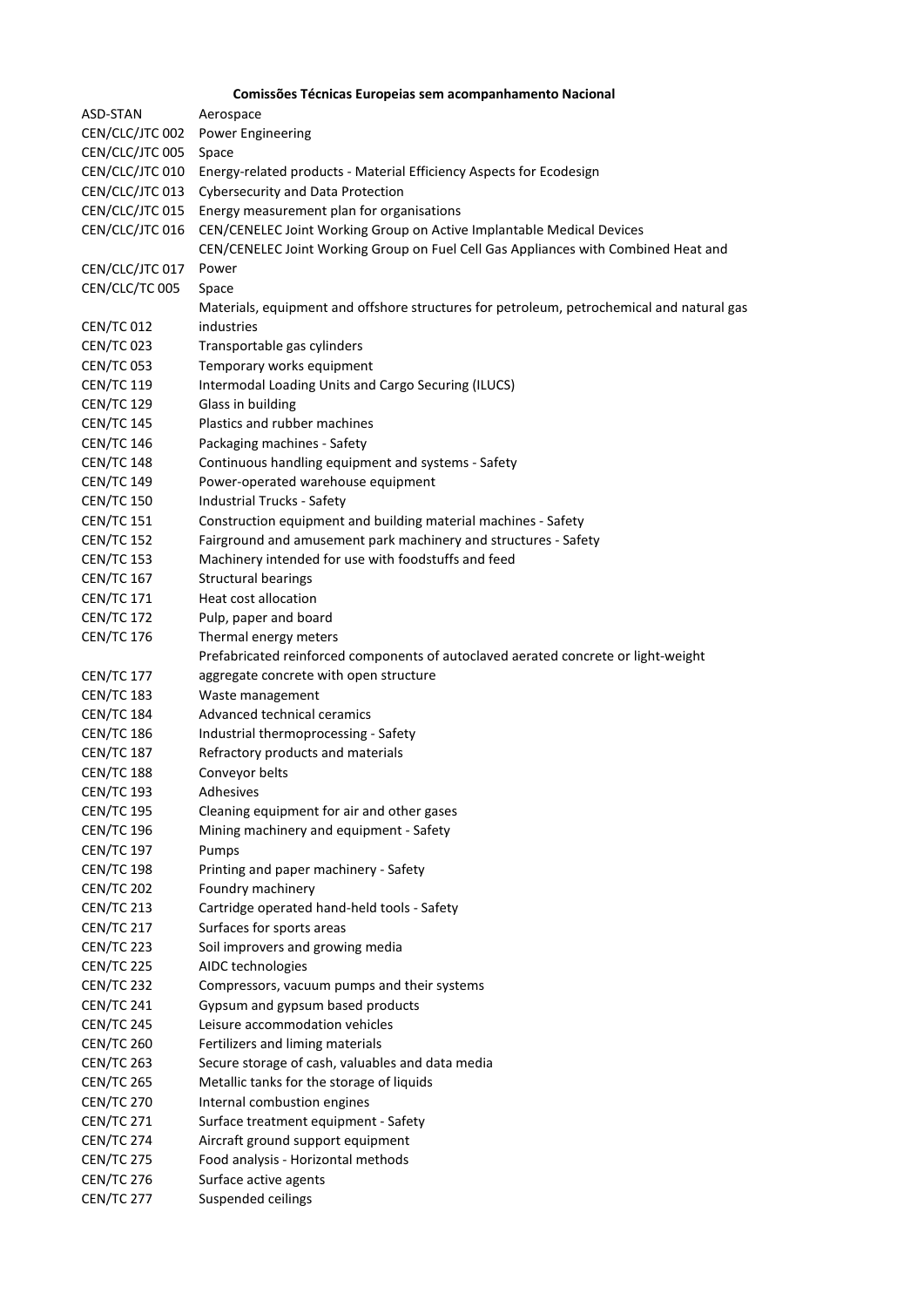| <b>CEN/TC 282</b>                      | Installation and equipment for LNG                                                          |
|----------------------------------------|---------------------------------------------------------------------------------------------|
| <b>CEN/TC 284</b>                      | Greenhouses                                                                                 |
| <b>CEN/TC 287</b>                      | Geographic Information                                                                      |
| <b>CEN/TC 297</b>                      | Free-standing industrial chimneys                                                           |
| <b>CEN/TC 302</b>                      | Milk and milk products - Methods of sampling and analysis                                   |
| <b>CEN/TC 303</b>                      | Floor screeds and screed materials                                                          |
| <b>CEN/TC 308</b>                      | Characterization and management of sludge                                                   |
| <b>CEN/TC 310</b>                      | Advanced automation technologies and their applications                                     |
| <b>CEN/TC 313</b>                      | Centrifuges                                                                                 |
| <b>CEN/TC 315</b>                      | <b>Spectator facilities</b>                                                                 |
| <b>CEN/TC 317</b>                      | Derivatives from coal pyrolysis                                                             |
| <b>CEN/TC 318</b>                      | Hydrometry                                                                                  |
| <b>CEN/TC 322</b>                      | Equipments for making and shaping of metals - Safety requirements                           |
| <b>CEN/TC 325</b>                      | Crime prevention through building, facility and area design                                 |
| <b>CEN/TC 331</b>                      | Postal services                                                                             |
| <b>CEN/TC 340</b>                      | Anti-seismic devices                                                                        |
| <b>CEN/TC 344</b>                      | Steel static storage systems                                                                |
| <b>CEN/TC 347</b>                      | Methods for analysis of allergens                                                           |
| <b>CEN/TC 349</b>                      | Sealants for joints in building construction                                                |
| <b>CEN/TC 351</b>                      | Construction Products - Assessment of release of dangerous substances                       |
| <b>CEN/TC 357</b>                      | Stretched ceilings                                                                          |
| <b>CEN/TC 360</b>                      | Coating systems for chemical apparatus and plants against corrosion                         |
|                                        | Thick synthetic modified bitumous coating masses - Definitions and requirements/Test        |
| <b>CEN/TC 361</b>                      | methods                                                                                     |
| <b>CEN/TC 363</b>                      | Organic contaminants ('tar') in Biomass producer gases                                      |
| <b>CEN/TC 365</b>                      | <b>Internet Filtering</b>                                                                   |
| <b>CEN/TC 367</b>                      | <b>Breath-alcohol testers</b>                                                               |
| <b>CEN/TC 368</b>                      | <b>Product Identification</b>                                                               |
| <b>CEN/TC 369</b>                      | Candle fire safety                                                                          |
| <b>CEN/TC 377</b>                      | Air Traffic Management                                                                      |
| <b>CEN/TC 381</b>                      | Management consultancy services                                                             |
| <b>CEN/TC 386</b>                      | Photocatalysis                                                                              |
| <b>CEN/TC 388</b>                      | <b>Perimeter Protection</b>                                                                 |
| <b>CEN/TC 392</b>                      | Cosmetics                                                                                   |
|                                        | Earthworks                                                                                  |
| <b>CEN/TC 396</b>                      |                                                                                             |
| <b>CEN/TC 397</b><br><b>CEN/TC 399</b> | Baling presses - Safety requirements                                                        |
|                                        | Gas Turbines applications - Safety                                                          |
| <b>CEN/TC 403</b>                      | Aesthetic surgery and aesthetic non-surgical medical services                               |
| <b>CEN/TC 406</b>                      | Mechanical products - Ecodesign methodology                                                 |
| <b>CEN/TC 407</b>                      | Cylindrical helical springs made from round wire and bar - Calculation and design           |
| <b>CEN/TC 409</b>                      | <b>Beauty Salon Services</b>                                                                |
| <b>CEN/TC 410</b>                      | Consumer confidence and nomenclature in the diamond industry                                |
| <b>CEN/TC 411</b>                      | <b>Bio-based products</b>                                                                   |
|                                        | Insulated means of transport for temperature sensitive goods with or without cooling and/or |
| <b>CEN/TC 413</b>                      | heating device                                                                              |
| <b>CEN/TC 415</b>                      | Sustainable and Traceable Cocoa                                                             |
| <b>CEN/TC 419</b>                      | <b>Forensic Science Processes</b>                                                           |
| <b>CEN/TC 421</b>                      | Emission safety of combustible air fresheners                                               |
| <b>CEN/TC 422</b>                      | Side curtains ventilation systems                                                           |
| <b>CEN/TC 423</b>                      | Means of measuring and/or recording temperature in the cold chain                           |
| <b>CEN/TC 426</b>                      | Domestic appliances used for water treatment not connected to water supply                  |
| <b>CEN/TC 428</b>                      | ICT Professionalism and Digital Competences                                                 |
| <b>CEN/TC 429</b>                      | Food hygiene - Commercial warewashing machines - Hygiene requirements and testing           |
| <b>CEN/TC 430</b>                      | Nuclear energy, nuclear technologies, and radiological protection                           |
| <b>CEN/TC 431</b>                      | Service Chain for Social Care Alarms                                                        |
| <b>CEN/TC 433</b>                      | Entertainment Technology - Machinery, equipment and installations                           |
| <b>CEN/TC 435</b>                      | <b>Tattooing services</b>                                                                   |
| <b>CEN/TC 436</b>                      | Cabin Air Quality on civil aircraft - Chemical Agents                                       |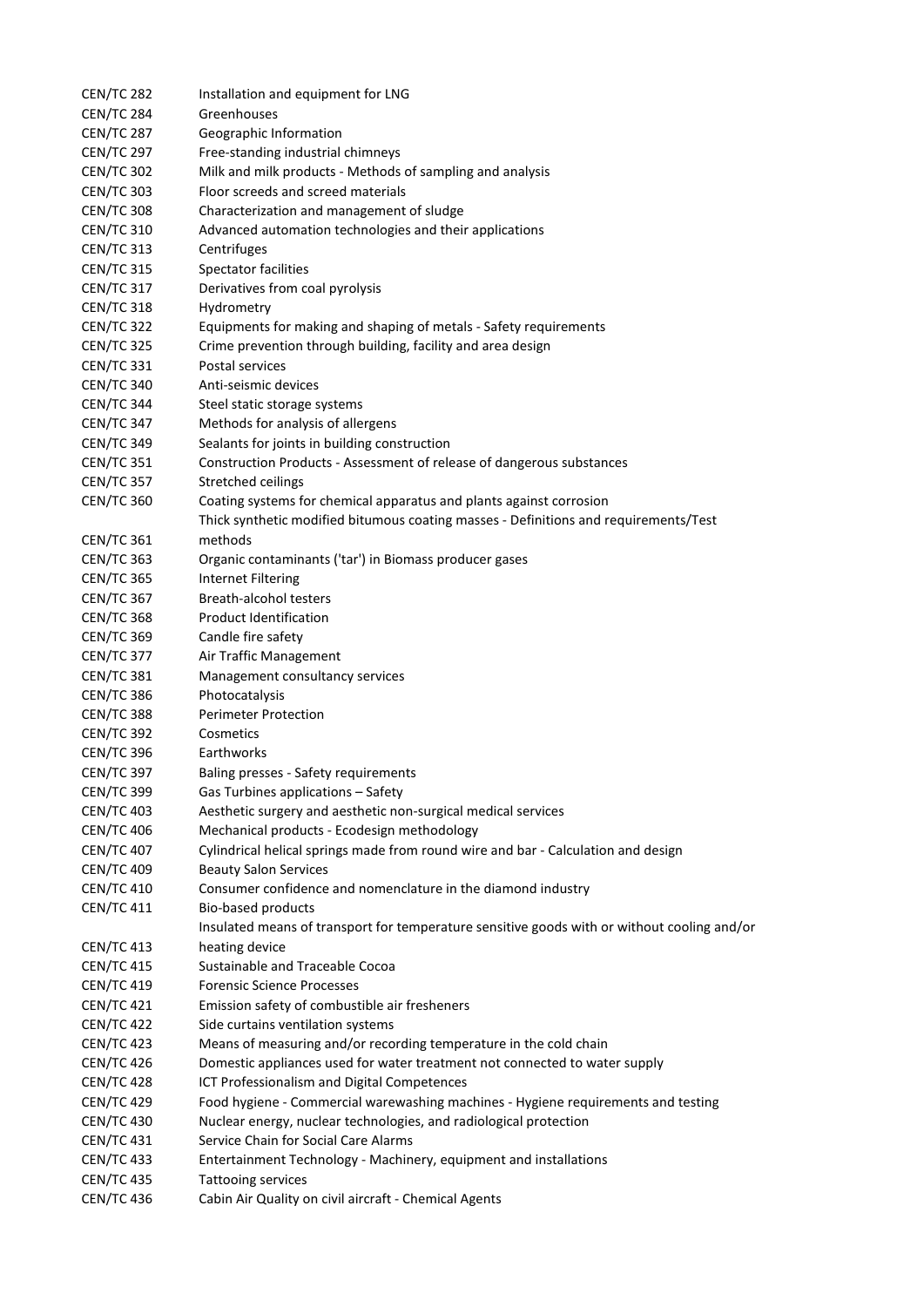| <b>CEN/TC 438</b> | <b>Additive Manufacturing</b>                                     |
|-------------------|-------------------------------------------------------------------|
| <b>CEN/TC 439</b> | Private security services                                         |
| <b>CEN/TC 443</b> | Feather and down                                                  |
| <b>CEN/TC 444</b> | Test methods for environmental characterization of solid matrices |
| <b>CEN/TC 445</b> | Digital information Interchange in the Insurance Industry         |
| <b>CEN/TC 447</b> | Horizontal standards for the provision of services                |
| <b>CEN/TC 451</b> | Water wells and borehole heat exchangers                          |
| <b>CEN/TC 453</b> | Nutritional Supplements compatible with doping prevention         |
| <b>CEN/TC 455</b> | <b>Plant Biostimulants</b>                                        |
| <b>CEN/TC 456</b> | Reporting in support of online gambling supervision               |
| <b>CEN/TC 458</b> | Stirring and mixing industrial equipment                          |
| <b>CEN/TC 460</b> | <b>Food Authenticity</b>                                          |
| <b>CEN/TC 461</b> | <b>Public Procurement</b>                                         |
| <b>CEN/TC 462</b> | Regulated chemicals in products                                   |
| <b>CEN/TC 464</b> | <b>Small Craft</b>                                                |
| <b>CEN/TC 465</b> | Sustainable Cities and Communities                                |
| <b>CEN/TC 466</b> | Sustainable fisheries, acquaculture and fishing gear              |
| <b>CEN/TC 468</b> | Management and preservation of digital content                    |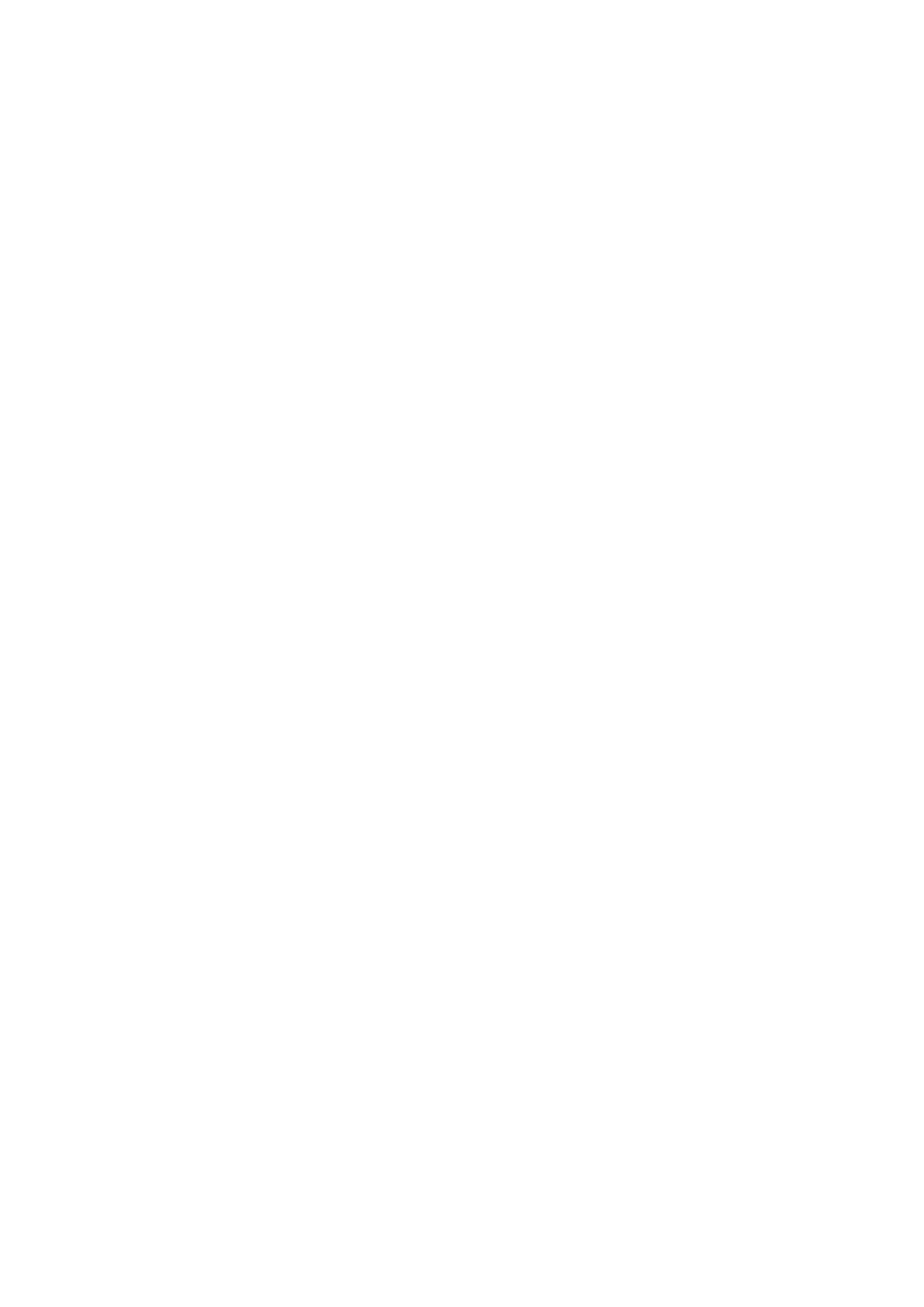| CEN/VAG           | <b>CEN Virtual AG Meeting</b>                                                                             |
|-------------------|-----------------------------------------------------------------------------------------------------------|
| <b>CEN/WS 063</b> | Structural Condition Determination for Integrated Lifetime Assessment of Plants, Structures and Componer  |
| <b>CEN/WS 066</b> | Clean harbours - Best practices                                                                           |
| <b>CEN/WS 066</b> | Clean harbours - Best practices                                                                           |
| <b>CEN/WS 067</b> | General Framework and Guidelines for Early Recognition, Monitoring and Integrated Management of Emer      |
| <b>CEN/WS 068</b> | Quality criteria for health checks                                                                        |
| <b>CEN/WS 069</b> | Car-Adaptations for Drivers and Passengers of Motor Vehicles                                              |
| <b>CEN/WS 069</b> | Car-Adaptations for Drivers and Passengers of Motor Vehicles                                              |
| CEN/WS 071        | Validation of computational solid mechanics models using strain fields from calibrated measurements (VAN  |
| <b>CEN/WS 071</b> | Validation of computational solid mechanics models using strain fields from calibrated measurements (VAN  |
| <b>CEN/WS 072</b> | Framework for SustainValue - Sustainable Value Creation in manufacturing networks                         |
| <b>CEN/WS 073</b> | Eco-efficient Substations                                                                                 |
| <b>CEN/WS 075</b> | Terminology Policy to support generic applications of Management Systems with focus on small Organisation |
| <b>CEN/WS 076</b> | Batch-based Calculation of Sustainability Impact for Captured White Fish products Acronym: WhiteFish BCS  |
| <b>CEN/WS 078</b> | Competences for dog training professionals                                                                |
| <b>CEN/WS 079</b> | Sustainable Integrated Water Use & Treatment in Process Industries "SustainWATER"                         |
| <b>CEN/WS 079</b> | Sustainable Integrated Water Use & Treatment in Process Industries "SustainWATER"                         |
| <b>CEN/WS 082</b> | AquaVir                                                                                                   |
| <b>CEN/WS 082</b> | AquaVir                                                                                                   |
| <b>CEN/WS 083</b> | Mechanically Separated Poultry Meat (MSM)                                                                 |
| <b>CEN/WS 083</b> | Mechanically Separated Poultry Meat (MSM)                                                                 |
| <b>CEN/WS 084</b> | Self-Sovereign Identifier for Personal Data Ownership and Usage Control (CEN WS ISA+N)                    |
| <b>CEN/WS 084</b> | Self-Sovereign Identifier for Personal Data Ownership and Usage Control (CEN WS ISÆN)                     |
| <b>CEN/WS 085</b> | Methodology for Improving the Resource Efficiency of Energy Intensive Industrial Processes                |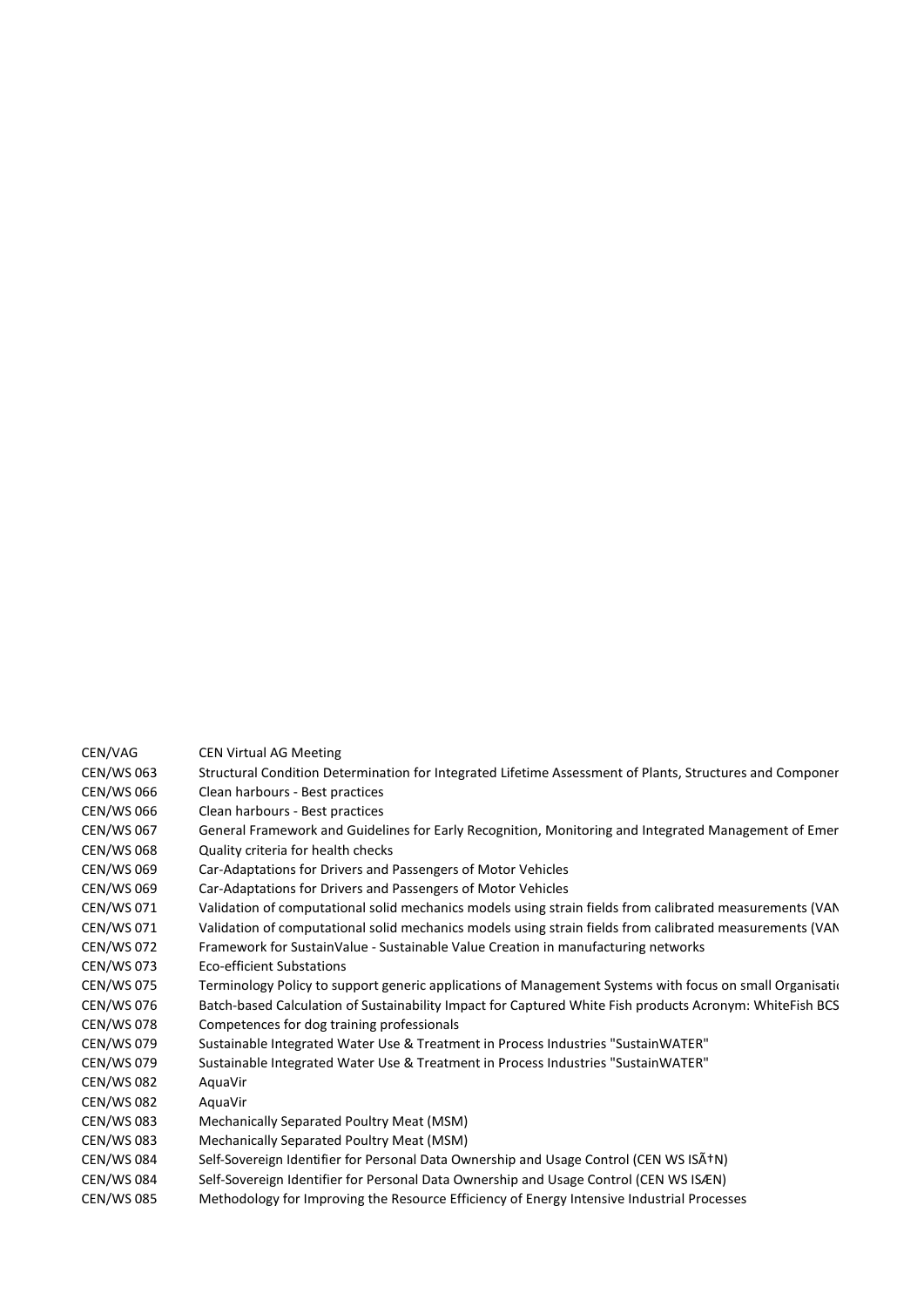CEN/WS 086 Authenticity in the feed and food chain - General principles and basic requirements CEN/WS 088 City Resili-ence Development - Information Portal CEN/WS 089 Platform - Guidelines and best practices for sustainable production of carbon nanotube-based nano-enable CEN/WS 090 Real drive test method for collecting emission CEN/WS 093 Industrial Symbiosis CEN/WS 095 CEN Workshop on European Quality framework for Students Internships CEN/WS 096 Mapping of future needs of standardisation in the paper and board sector CEN/WS 097 Articulated industrial robots - Elastostatic compliance calibration CEN/WS 098 Bionic Aircraft - ALM technology and bionic design CEN/WS 099 CEN Workshop on the Semantic and Syntactical Interoperability for Crisis and Disaster Management CEN/WS 100 CEN Workshop Trial Guidance Methodology (TGM) CEN/WS 101 CEN WS Crisis management – Building a Common Simulation Space CEN/WS 102 CEN Workshop on guidelines for introducing tele-medical and pervasive monitoring technologies balancing CEN/WS 103 Real drive test method for collecting vehicle in-cabin pollutant data CEN/WS 104 Societal and Social Impact Assessment Framework to Support Adoption of New Capabilities in Crisis Manag CEN/WS 105 Guidelines to develop long-term strategies (roadmaps) to innovate responsibly CEN/WS 107 Mitigation of Urban Heat Island effects with cool materials CEN/WS 108 Mapping of the mandatory and voluntary Carbon Management framework in the EU CEN/WS 109 Good practice recommendations for making management recommendations tailored for the EU fleet opera CEN/WS 110 Performance test method for lower limb wearable robots for walking on irregular terrains CEN/WS 111 Guidelines for Micro-SMEs on GDPR Compliance CEN/WS 113 Framework linking dismantled parts with new design components for the automotive industry in a circular CEN/WS 89 Platform - Guidelines and best practices for sustainable production of carbon nanotube-based nano-enable CEN/WS ClimeFish CEN Workshop on ClimeFish CEN/WS CORE Multiconstellation based services for goods transport tracking & tracing applications CEN/WS D-Box Demining tool-box for humanitarian clearing of large scale areas from anti-personnel landmines and cluster CEN/WS EvaVOLAT Anaerobic digestion plants - Feasibility as-sessment methodology for integrating a Volatile Fatty Acid Platfo CEN/WS EXOSK Integration process of new technologies of physical assistance such as exoskeletons CEN/WS FATEDA Standards-Compliant Formats for Fatigue Test Data CEN/WS FSR Future of Social Responsibility CEN/WS ICT ICT/SKILLS Workshop (IT profiles and curricula) CEN/WS IHAN Workshop on International Human Account Network IHAN CEN/WS JTI Journalism Trust Indicators CEN/WS JXF XFS for the Java Platform CEN/WS METEDA Mechanical Test Data CEN/WS MODA Materials modelling terminology, classification and metadata CEN/WS NATEDA Nanoindentation Test Data CEN/WS OYS OYSTER on Materials characterisation - Terminology, classification and metadata CEN/WS SATORI Ethical impact assessment framework for research and innovation CEN/WS SCS Description and Assessment of Good Practices for Smart City Solutions CEN/WS SMART-CE Smart CE marking for the construction industry CEN/WS SUSTINRO Sustainability assessment of roads CEN/WS TER-CDM Terminologies in Crisis and Disaster Management CEN/WS UNICORN CEN Workshop on Analytics Insights and Scaling Policies for Microservices (UNICORN) CEN/WS XFS eXtensions for Financial Services CENELEC/VAG CENELEC Virtual AG Meeting CIE International Commission on Illumination CISPR International special committee on radio interference CISPR/CIS/A Radio-interference measurements and statistical methods CISPR/CIS/B Interference relating to industrial, scientific and medical radio-frequency apparatus, to other (heavy) indust CISPR/CIS/D Electromagnetic disturbances related to electric/electronic equipment on vehicles and internal combustion CISPR/CIS/F Interference relating to household appliances tools, lighting equipment and similar apparatus CISPR/CIS/H Limits for the protection of radio services CISPR/CIS/I Electromagnetic compatibility of information technology equipment, multimedia equipment and receivers CISPR/CIS/S Steering Committee of CISPR CLC/BTTF 060-1 Assembly of electronic equipment CLC/BTTF 062-3 Operation of electrical installations CLC/BTTF 069-3 Road traffic signal systems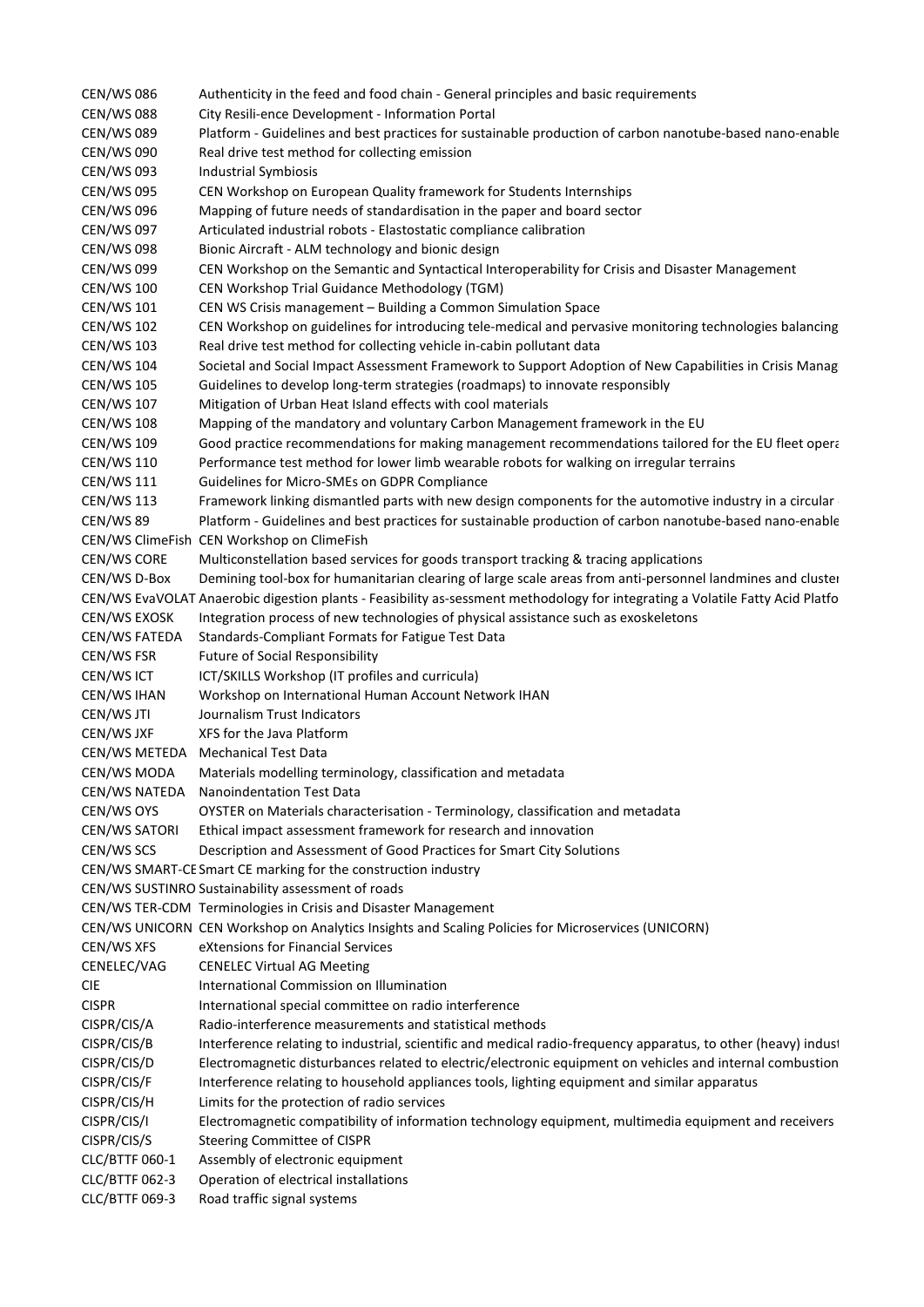CLC/BTTF 116-2 Alcohol interlocks CLC/BTTF 128-2 Erection and operation of electrical test equipment CLC/BTTF 129-1 Thermal resistant aluminium alloy wire for overhead line conductor CLC/BTTF 132-1 Aluminium conductors steel supported (ACSS type) for overhead electrical lines CLC/BTTF 132-2 Revision of EN 50156 "Electrical equipment for furnaces and ancillary equipment" CLC/BTTF 133-1 Sound systems for emergency purposes which are not part of fire detection and alarm systems CLC/BTTF 146-1 Losses of small transformers : methods of measurement, marking and other requirements related to eco-de CLC/BTTF 157-1 Public address and general emergency alarm systems Recurrent Test of Electrical Equipment CLC/BTWG 128-3 BT efficiency CLC/BTWG 138-1 CENELEC/BT Action Plan CLC/BTWG 143-1 Alignment of the Low Voltage Directive under the New Legislative Framework CLC/BTWG 154-1 EMC OJEU listing CLC/ETSI/JWG DD ETSI-CENELEC Joint Working Group Digital Dividend CLC/SC 009XA Communication, signalling and processing systems CLC/SC 009XB Electrical, electronic and electromechanical material on board rolling stock, including associated software CLC/SC 009XC Electric supply and earthing systems for public transport equipment and ancillary apparatus (Fixed installations) CLC/SC 031-1 Installation rules CLC/SC 031-2 Flameproof enclosures "d" CLC/SC 031-3 Intrinsically safe apparatus and systems "i" CLC/SC 031-4 Increased safety "e" CLC/SC 031-5 Apparatus type of protection "n" CLC/SC 031-7 Pressurization and other techniques CLC/SC 031-8 Electrostatic painting and finishing equipment CLC/SC 031-9 Electrical apparatus for the detection and measurement of combustible gases to be used in industrial and c CLC/SC 046XA Coaxial cables CLC/SC 046XC Multicore, multipair and quad data communication cables CLC/SC 205A Mains communicating systems CLC/SR 004 Hydraulic turbines CLC/SR 005 Steam turbines CLC/SR 018A Electric cables for ships and mobile and fixed offshore units CLC/SR 023 Electrical accessories CLC/SR 023B Plugs, socket-outlets and switches CLC/SR 023G Appliance couplers CLC/SR 023J Switches for appliances CLC/SR 023K Electrical energy efficiency products CLC/SR 025 Quantities and units CLC/SR 027 Industrial electroheating and electromagnetic processing CLC/SR 028 Insulation co-ordination CLC/SR 029 Electroacoustics CLC/SR 031G Intrinsically-safe apparatus CLC/SR 032 Fuses CLC/SR 032A High-voltage fuses CLC/SR 032B Low-voltage fuses CLC/SR 032C Miniature fuses CLC/SR 033 Power capacitors and their applications CLC/SR 035 Primary cells and batteries CLC/SR 036 Insulators CLC/SR 037 Surge arresters CLC/SR 037B Specific components for surge arresters and surge protective devices CLC/SR 040 Capacitors and resistors for electronic equipment CLC/SR 042 High-voltage testing techniques CLC/SR 045 Nuclear instrumentation CLC/SR 046F RF and microwave passive components CLC/SR 047 Semiconductor devices CLC/SR 047A Integrated circuits CLC/SR 047D Mechanical standardization of semiconductor devices CLC/SR 047E Discrete semiconductor devices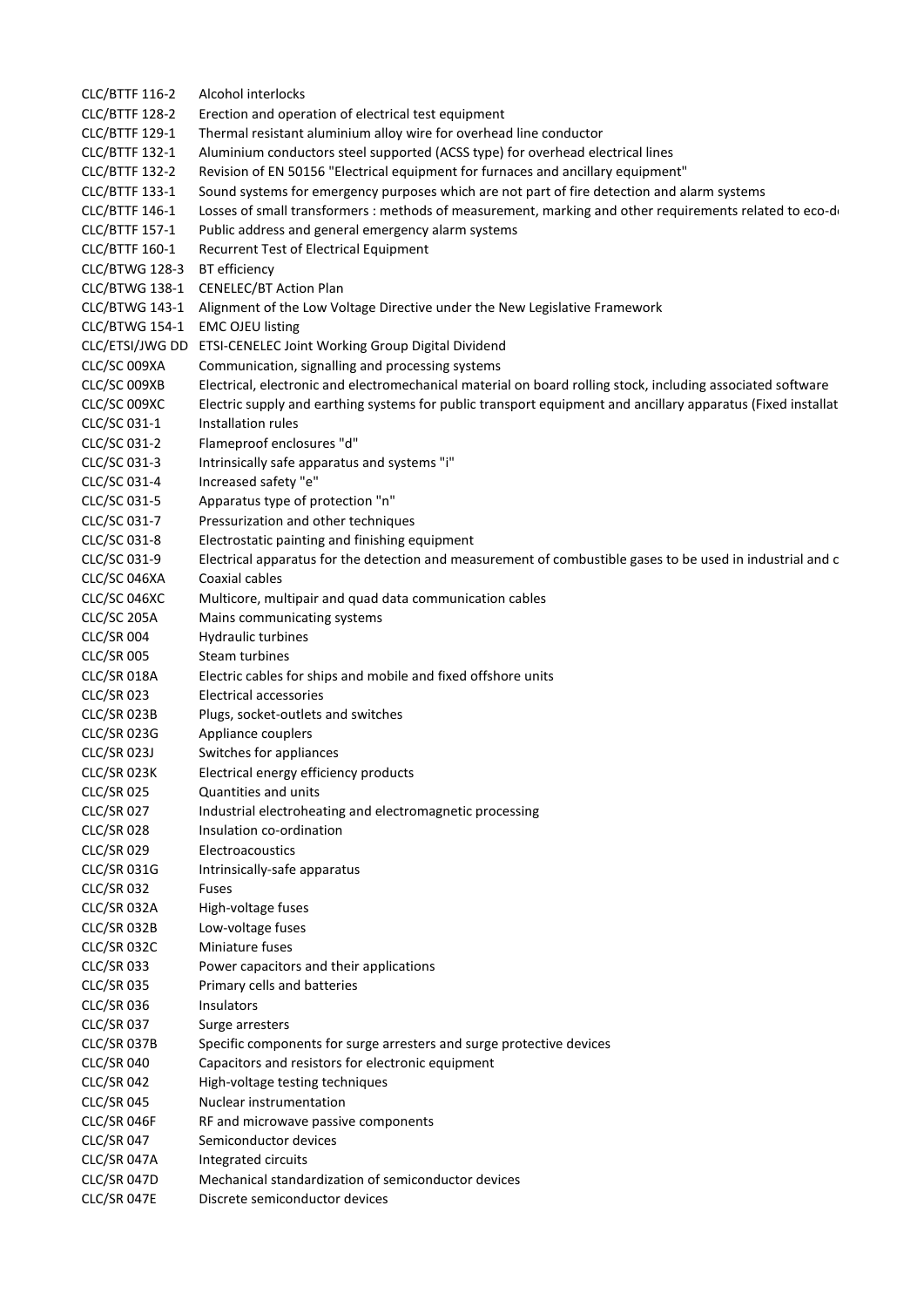| CLC/SR 047F        | Micro-electromechanical systems                                                                       |
|--------------------|-------------------------------------------------------------------------------------------------------|
| <b>CLC/SR 048</b>  | Electromechanical components and mechanical structures for electronic equipment                       |
| CLC/SR 048B        | Connectors                                                                                            |
| CLC/SR 048D        | Mechanical structures for electronic equipment                                                        |
| <b>CLC/SR 049</b>  | Piezoelectric and dielectric devices for frequency control and selection                              |
| <b>CLC/SR 051</b>  | Magnetic components and ferrite materials                                                             |
| <b>CLC/SR 056</b>  | Dependability                                                                                         |
| <b>CLC/SR 068</b>  | Magnetic alloys and steels                                                                            |
| <b>CLC/SR 073</b>  | Short-circuit currents                                                                                |
| <b>CLC/SR 080</b>  | Maritime navigation and radiocommunication equipment and systems                                      |
| <b>CLC/SR 086</b>  | Fibre optics                                                                                          |
| CLC/SR 086B        |                                                                                                       |
|                    | Fibre optic interconnecting devices and passive components                                            |
| CLC/SR 086C        | Fibre optic systems and active devices                                                                |
| <b>CLC/SR 087</b>  | Ultrasonics                                                                                           |
| <b>CLC/SR 090</b>  | Superconductivity                                                                                     |
| <b>CLC/SR 091</b>  | Electronics assembly technology                                                                       |
| <b>CLC/SR 094</b>  | All-or-nothing electrical relays                                                                      |
| <b>CLC/SR 096</b>  | Transformers, reactors, power supply units, and combinations thereof                                  |
| <b>CLC/SR 097</b>  | Electrical installations for lighting and beaconing of aerodromes                                     |
| <b>CLC/SR 100</b>  | Audio, video and multimedia systems and equipment                                                     |
| <b>CLC/SR 101</b>  | Electrostatics                                                                                        |
| <b>CLC/SR 103</b>  | Transmitting equipment for radiocommunication                                                         |
| <b>CLC/SR 104</b>  | Environmental conditions, classification and methods of test                                          |
| <b>CLC/SR 105</b>  | Fuel cell technologies                                                                                |
| <b>CLC/SR 107</b>  | Process management for avionics                                                                       |
| <b>CLC/SR 109</b>  | Insulation co-ordination for low-voltage equipment                                                    |
| <b>CLC/SR 113</b>  | Nanotechnology standardization for electrical and electronics products and systems                    |
| <b>CLC/SR 115</b>  | High Voltage Direct Current (HVDC) Transmission for DC voltages above 100kV (Provisional)             |
| <b>CLC/SR 117</b>  | Solar thermal electric plants                                                                         |
| <b>CLC/SR 119</b>  | <b>Printed electronics</b>                                                                            |
| <b>CLC/SR 120</b>  | Electrical Energy Storage (EES) Systems                                                               |
| <b>CLC/SR 121</b>  | Switchgear and controlgear and their assemblies for low voltage                                       |
| <b>CLC/SR 121B</b> | Low-voltage switchgear and controlgear assemblies                                                     |
| <b>CLC/SR 122</b>  | UHV AC transmission systems                                                                           |
| <b>CLC/SR 123</b>  | Management of network assets in power systems                                                         |
| <b>CLC/SR 124</b>  | Wearable Electronic Devices and Technologies                                                          |
| <b>CLC/SR 125</b>  | Personal e-Transporters (PeTs)                                                                        |
| CLC/TC 007X        | Overhead electrical conductors                                                                        |
| <b>CLC/TC 014</b>  | Power transformers                                                                                    |
| CLC/TC 018X        | Electrical installations of ships and of mobile and fixed offshore units                              |
| CLC/TC 021X        | Secondary cells and batteries                                                                         |
| CLC/TC 023H        | Plugs, Socket-outlets and Couplers for industrial and similar applications, and for Electric Vehicles |
| CLC/TC 026A        | Electric arc welding equipment                                                                        |
| CLC/TC 026B        | Electric resistance welding                                                                           |
| <b>CLC/TC 031</b>  | Electrical apparatus for potentially explosive atmospheres                                            |
| <b>CLC/TC 034</b>  | Lamps and related equipment                                                                           |
| CLC/TC 036A        | Insulated bushings                                                                                    |
| CLC/TC 038         | Instrument transformers                                                                               |
| CLC/TC 040XA       | Capacitors and EMI suppression components                                                             |
| CLC/TC 040XB       | <b>Resistors</b>                                                                                      |
| CLC/TC 044X        | Safety of machinery: electrotechnical aspects                                                         |
| CLC/TC 045AX       | Instrumentation, control and electrical systems of nuclear facilities                                 |
| CLC/TC 045B        | Radiation protection instrumentation                                                                  |
| <b>CLC/TC 055</b>  | Winding wires                                                                                         |
| <b>CLC/TC 062</b>  | Electrical equipment in medical practice                                                              |
| CLC/TC 066X        | Safety of measuring, control, and laboratory equipment                                                |
| CLC/TC 095X        | Measuring relays and protection equipment                                                             |
| CLC/TC 099X        | Power installations exceeding 1 kV a.c. (1,5 kV d.c.)                                                 |
|                    |                                                                                                       |